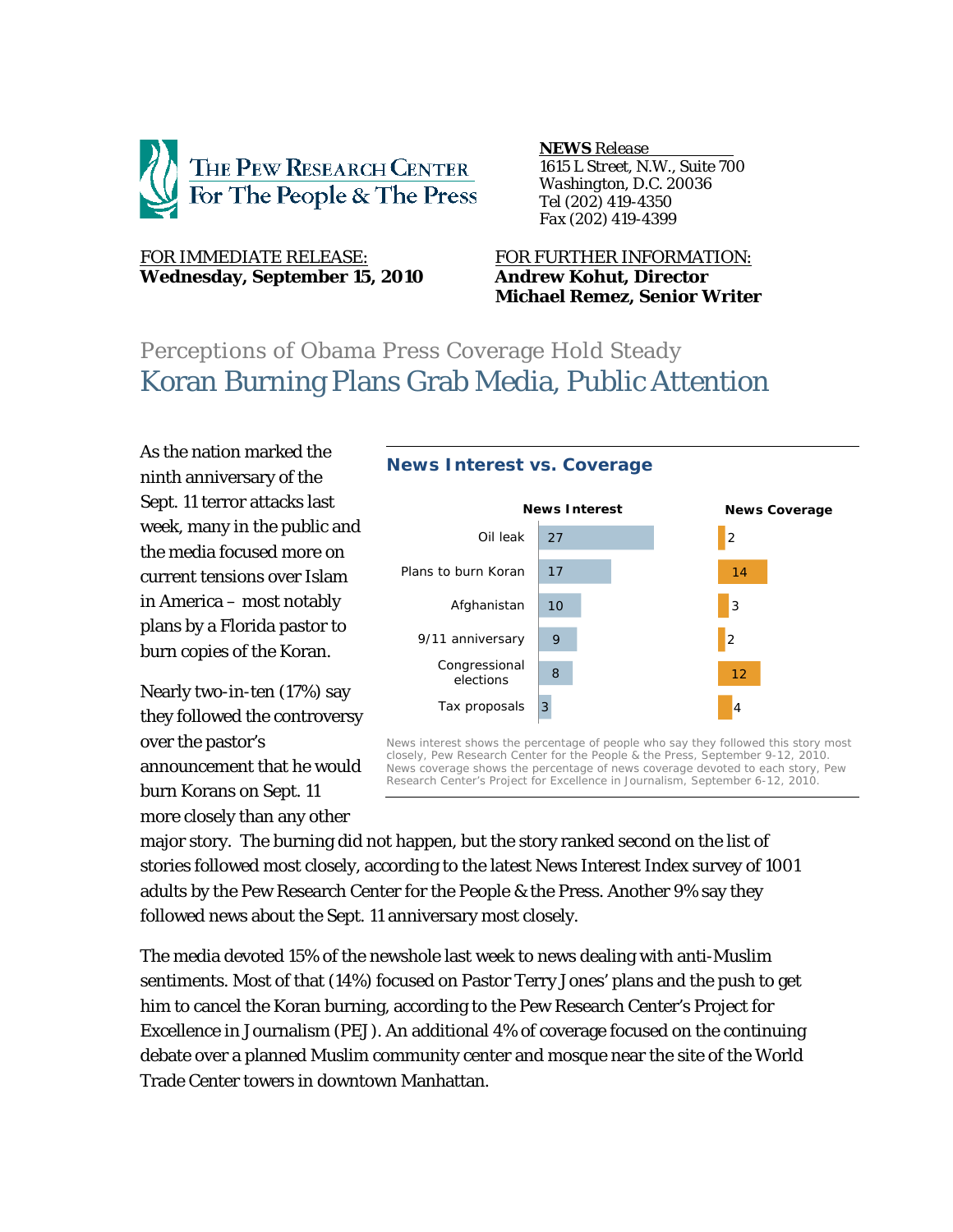Despite the attention to religious controversies, Americans say they followed news about the major oil leak in the Gulf of Mexico – now stopped – more closely than other major news stories (27%). News about the spill, however, was limited (2% of the newshole). With coverage now focused on blame for the spill and its uncertain environmental impact, the public's continued interest likely also reflects the story's perceived importance.

# **A Mix of Good and Bad News About the Gulf Oil Spill**

Following the April 20 oil rig explosion in the gulf that left 11 dead, interest in the story grew and stayed high as the massive scale of the spill became clear and repeated efforts to stem the flow of oil failed. The story

dominated the public's interest for weeks.

By mid-July, BP was able to put a temporary cap in place. At that point, 48% said they were hearing a mix of good and bad news about the spill, 31% said they were hearing mostly bad news and 18% said they were hearing mostly good news.

Two months later, most Americans (58%) say they have been hearing a mix of good and bad news about the oil spill, up from 47% when the question was last asked Aug. 5-8. Fewer say

#### **Most Now Hearing Mix of Good and Bad News about Gulf Oil Spill**

|                             | July<br>$15 - 18$ | July<br>$22 - 25$ | Aug<br>$5 - 8$ | Sept<br>$9 - 12$ |
|-----------------------------|-------------------|-------------------|----------------|------------------|
|                             | %                 | ℅                 | %              | %                |
| Mostly good news            | 18                | 11                | 25             | 17               |
| Mostly bad news             | 31                | 18                | 25             | 19               |
| Mix of good and<br>had news | 48                | 59                | 47             | 58               |
| Don't know                  | 3                 | 2                 | 3              | <u>5</u>         |
|                             | 100               | 100               | 100            | 100              |

PEW RESEARCH CENTER September 9-12, 2010. Figures may not add to 100% because of rounding.

they are hearing mostly bad news (19%) than in early August (25%), though the proportion hearing mostly good news is also down (from 25% to 17%).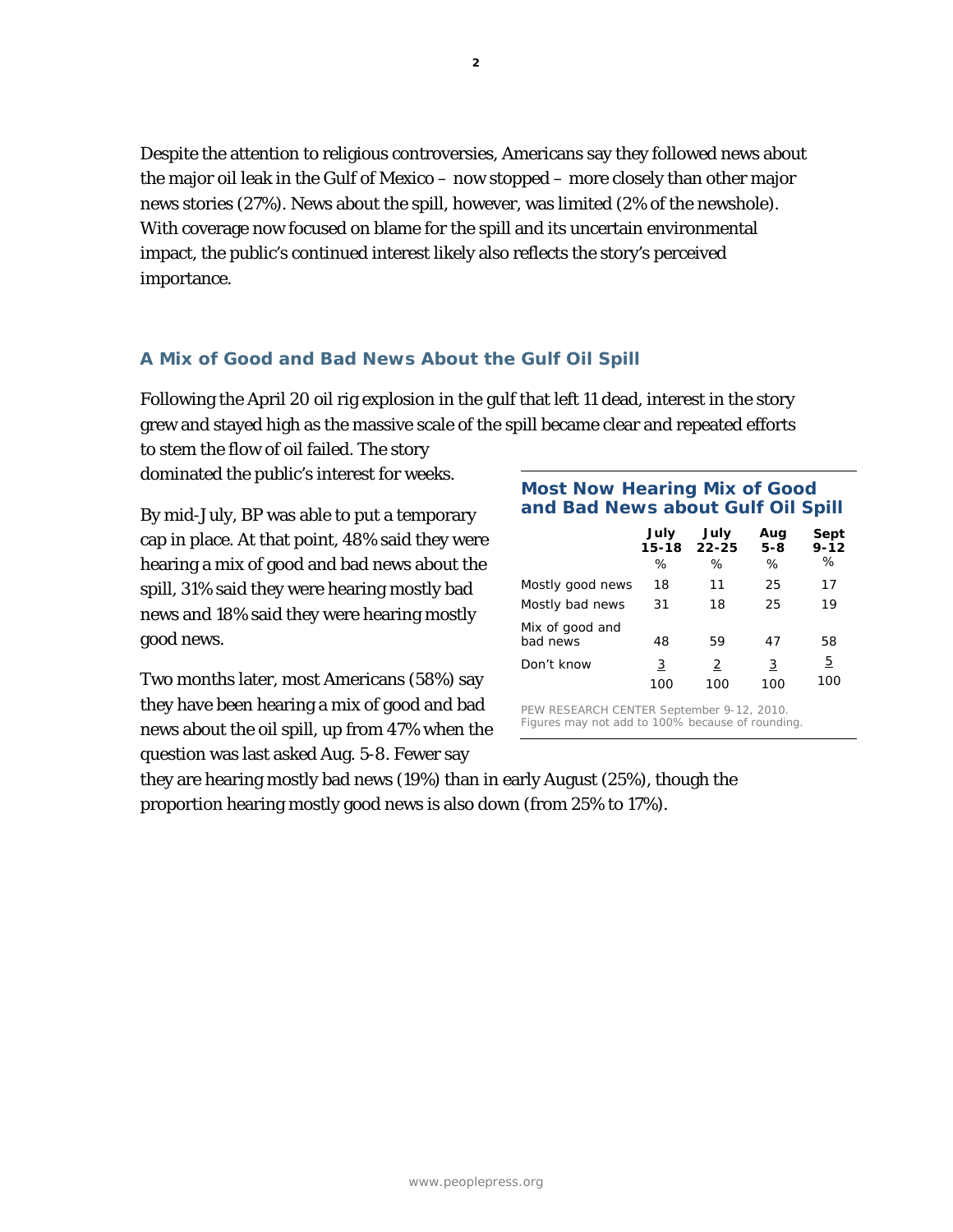# **Partisans Divide Over Media Coverage of Obama**

More Americans (37%) say that press coverage of Barack Obama has been fair than say it has been too easy (27%) or too tough (23%). Those numbers are largely unchanged from July or April.

Not surprisingly, partisans have starkly different views on this question. About four-inten Democrats (41%) say coverage has been too tough, about the same as the 42% that said this in July, but up from 31% in April. Just 6% of Republicans say coverage of the Democratic president has been too tough.

Half of Republicans say coverage has been too

easy, not much different from the 55% that

# **Perceptions of Obama Press Coverage Change Little**

| Press coverage of Obama has been                                                              |     |     |      |  |  |  |
|-----------------------------------------------------------------------------------------------|-----|-----|------|--|--|--|
|                                                                                               | Apr | Jul | Sept |  |  |  |
|                                                                                               | ℅   | ℅   | ℅    |  |  |  |
| Too easy                                                                                      | 29  | 27  | 27   |  |  |  |
| Too tough                                                                                     | 21  | 24  | 23   |  |  |  |
| Fair                                                                                          | 42  | 39  | 37   |  |  |  |
| Don't know                                                                                    | 8   | 10  | 13   |  |  |  |
|                                                                                               | 100 | 100 | 100  |  |  |  |
| % of Democrats saying press too tough                                                         |     |     |      |  |  |  |
|                                                                                               | 31  | 42  | 41   |  |  |  |
| % of Republicans saying press too easy                                                        |     |     |      |  |  |  |
|                                                                                               | 57  | 55  | 50   |  |  |  |
| PEW RESEARCH CENTER September 9-12, 2010.<br>Figures may not add to 100% because of rounding. |     |     |      |  |  |  |

said this in July or the 57% that did so in April. Just 12% of Democrats say press coverage of Obama has been too easy.

Independents largely mirror the general public. Four-in-ten say coverage of Obama has been fair, 28% say it has been too easy and 19% say it has been too tough.

Opinions about coverage of Democratic and Republican leaders in Congress also are little changed since mid-July. Currently, 40% say the press has been fair in coverage of GOP leaders, 24% say it has been too easy and 16% say it has been too tough.

Just more than four-in-ten (43%) say press coverage of Democratic leaders has been fair, 26% say too easy and 12% say too tough. Partisan views of coverage of party leaders are also little changed.

Nearly half of Republicans (47%) say coverage of Democratic leaders is too easy, 6% say too tough and 34% say fair. Most Democrats see coverage of Democratic leaders as fair (55%); 7% see it as too easy and 22% see it as too tough.

More than four-in-ten Democrats (44%) see coverage of Republican leaders in Congress as fair, 29% see it as too easy and 9% see it as too tough. Among Republicans, 35% see coverage as fair, a comparable 33% see it as too tough and 15% see it as too easy. Independents largely reflect the public as a whole.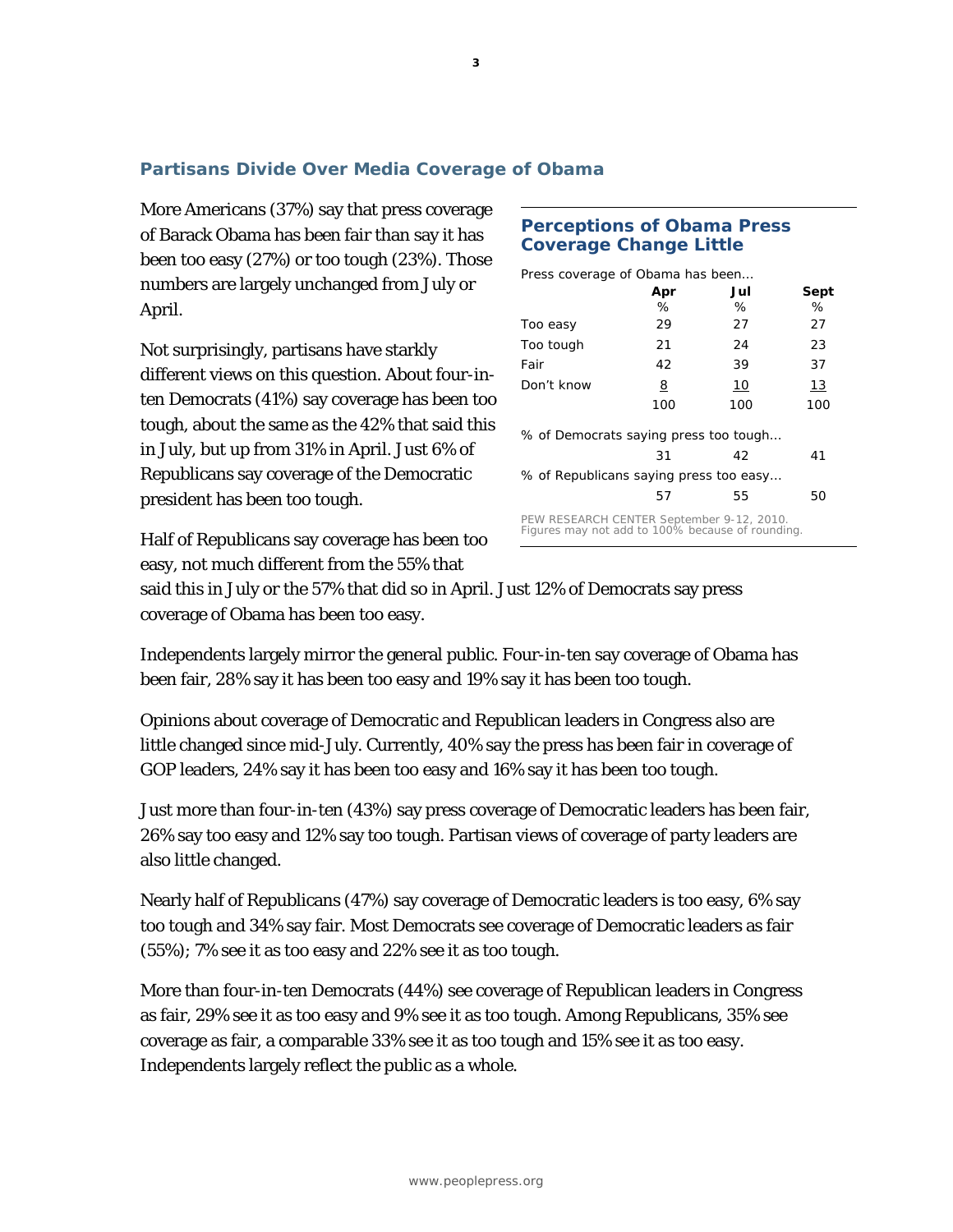#### **The Week's Other News**

Americans paid close attention last week to three story lines with links to the events of Sept. 11, 2001. In addition to interest in the possible Koran burning (33% very closely), the public also very closely tracked news about developments in Afghanistan (30%) and Sept. 11 anniversary commemorations (33%).

One-in-ten say they followed news about the current situation and events in Afghanistan most closely last week, while news about the war there accounted for 3% of coverage, according to PEJ.

Nearly as many (9%) say they followed news about the ninth anniversary of the Sept. 11 attacks most closely. News about commemorations made up 2% of coverage.

More than two-in-ten (22%) say they followed news about this year's congressional elections very closely. This was the most closely followed news for 8% and accounted for 12% of coverage.

Some 16% say they followed the debate in Washington over competing Democratic and Republican tax plans very closely; 3% say this was the news they followed most closely. News about the tax plans made up 4% of coverage. In its overall analysis, PEJ included news about the tax debate with news about the economic crisis in general, a topic that accounted for 17% of coverage last week.

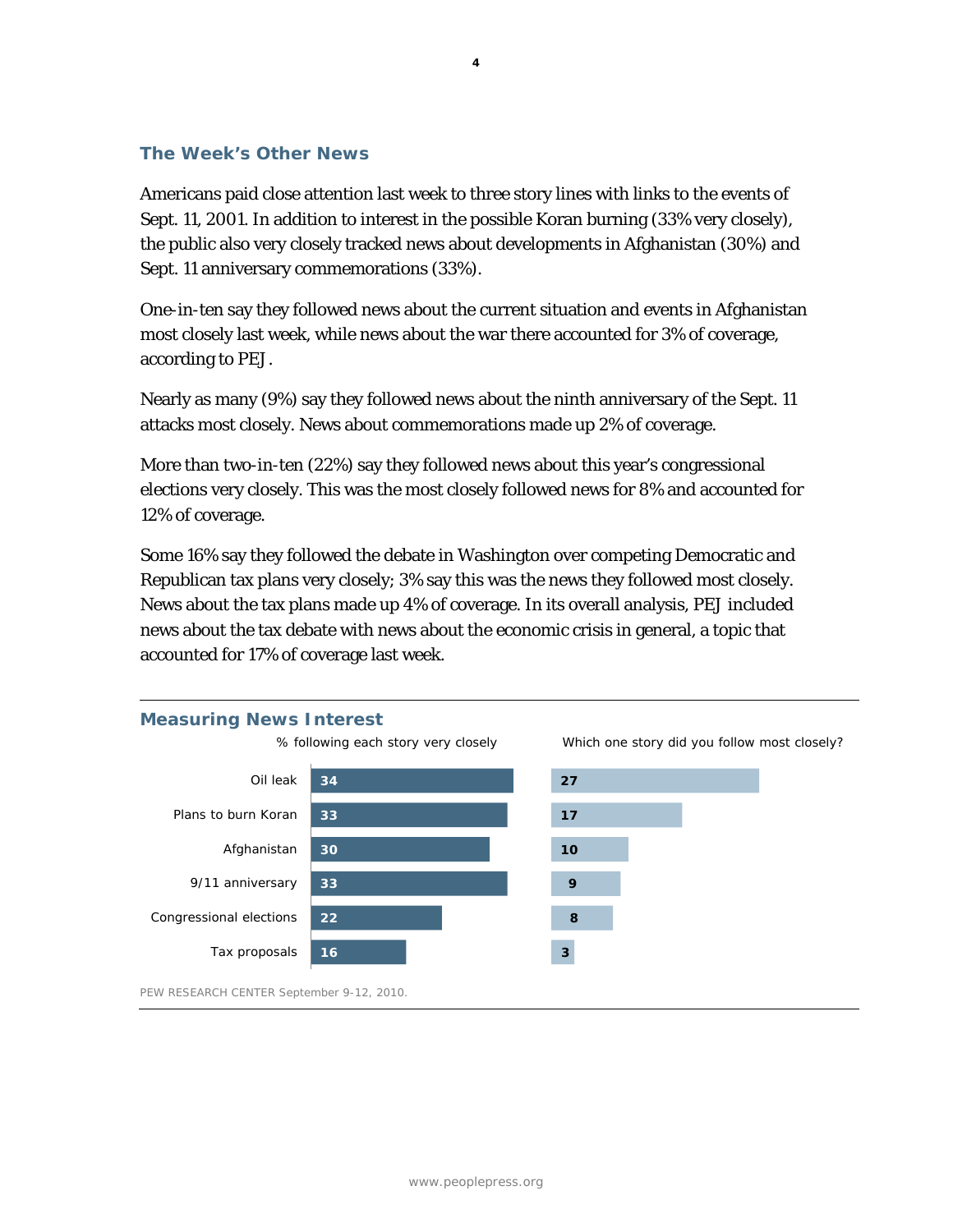These findings are based on the most recent installment of the weekly News Interest Index, an ongoing project of the Pew Research Center for the People & the Press. The index, building on the Center's longstanding research into public attentiveness to major news stories, examines news interest as it relates to the news media's coverage. The weekly survey is conducted in conjunction with The Project for Excellence in Journalism's News Coverage Index, which monitors the news reported by major newspaper, television, radio and online news outlets on an ongoing basis. In the most recent week, data relating to news coverage were collected September 6-12, and survey data measuring public interest in the top news stories of the week were collected September 9-12, from a nationally representative sample of 1,001 adults.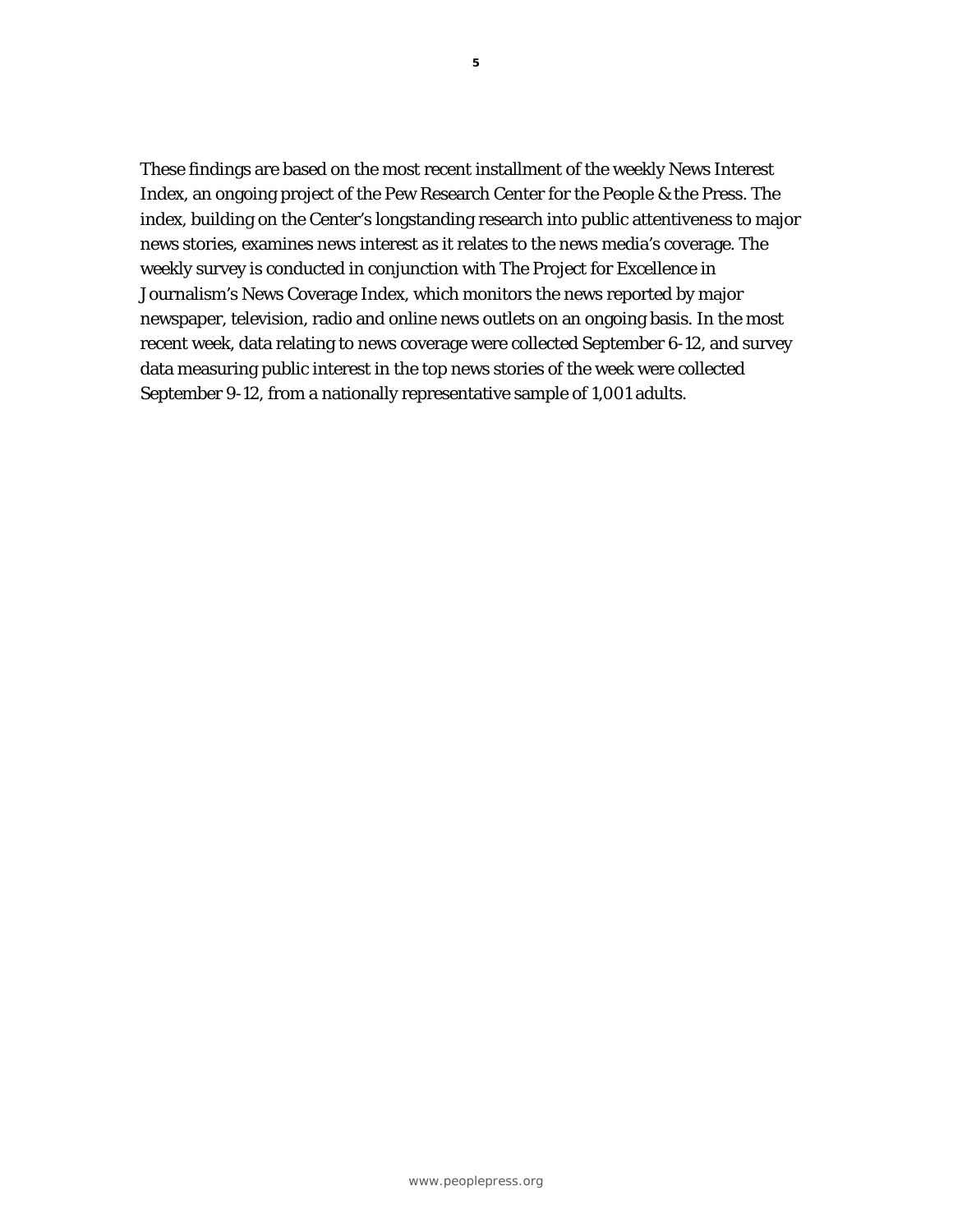#### **About the News Interest Index**

The *News Interest Index* is a weekly survey conducted by the Pew Research Center for the People & the Press aimed at gauging the public's interest in and reaction to major news events. This project has been undertaken in conjunction with the Project for Excellence in Journalism's *News Coverage Index*, an ongoing content analysis of the news. The News Coverage Index catalogues the news from top news organizations across five major sectors of the media: newspapers, network television, cable television, radio and the internet. Each week (from Monday through Sunday) PEJ compiles this data to identify the top stories for the week. (For more information about the Project for Excellence in Journalism's News Coverage Index, go to www.journalism.org.) The News Interest Index survey collects data from Thursday through Sunday to gauge public interest in the most covered stories of the week.

Results for this survey are based on telephone interviews conducted under the direction of Princeton Survey Research Associates International among a national sample of 1,001 adults living in the continental United States, 18 years of age or older, from September 9-12, 2010 (671 respondents were interviewed on a landline telephone, and 330 were interviewed on a cell phone, including 130 who had no landline telephone). Both the landline and cell phone samples were provided by Survey Sampling International. Interviews were conducted in English.

The combined landline and cell phone sample are weighted using an iterative technique that matches gender, age, education, race, Hispanic origin, region, and population density to parameters from the March 2009 Census Bureau's Current Population Survey. The sample is also weighted to match current patterns of telephone status based on extrapolations from the 2009 National Health Interview Survey. The weighting procedure also accounts for the fact that respondents with both landline and cell phones have a greater probability of being included in the combined sample and adjusts for household size within the landline sample. Sampling errors and statistical tests of significance take into account the effect of weighting. The following table shows the error attributable to sampling that would be expected at the 95% level of confidence for different groups in the survey:

| Group        | Sample Size | Plus or minus         |
|--------------|-------------|-----------------------|
| Total sample | 1,001       | 4.0 percentage points |
|              |             |                       |
| Republicans  | 253         | 7.5 percentage points |
| Democrats    | 303         | 7.0 percentage points |
| Independents | 368         | 6.5 percentage points |

In addition to sampling error, one should bear in mind that question wording and practical difficulties in conducting surveys can introduce error or bias into the findings of opinion polls.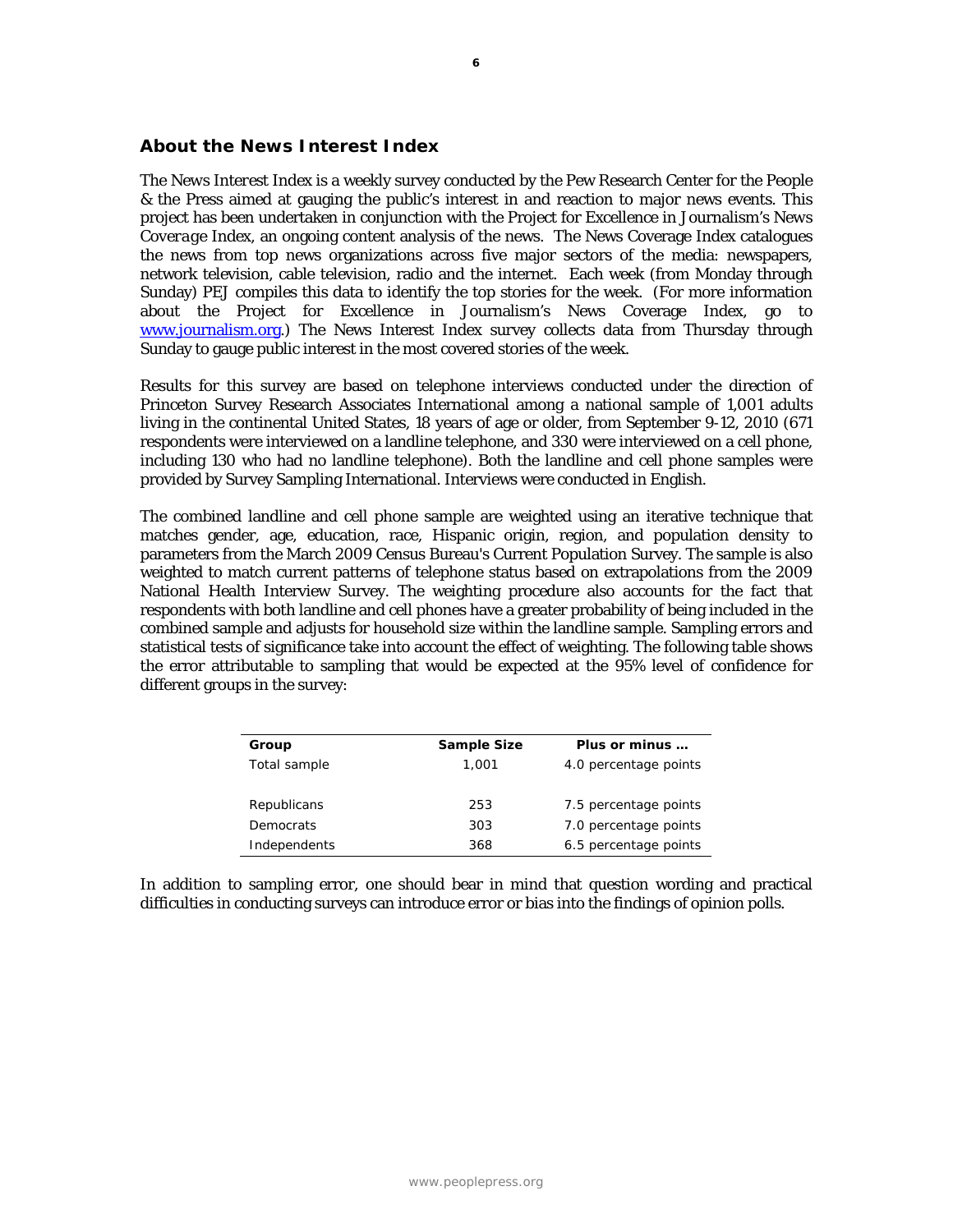#### **About the Pew Research Center for the People & the Press**

The Pew Research Center for the People & the Press is an independent opinion research group that studies attitudes toward the press, politics and public policy issues. We are sponsored by The Pew Charitable Trusts and are one of seven projects that make up the Pew Research Center, a nonpartisan "fact tank" that provides information on the issues, attitudes and trends shaping America and the world.

The Center's purpose is to serve as a forum for ideas on the media and public policy through public opinion research. In this role it serves as an important information resource for political leaders, journalists, scholars, and public interest organizations. All of our current survey results are made available free of charge.

All of the Center's research and reports are collaborative products based on the input and analysis of the entire Center staff consisting of: Andrew Kohut, Director Scott Keeter, Director of Survey Research Carroll Doherty and Michael Dimock, Associate Directors Michael Remez, Senior Writer Leah Christian and Jocelyn Kiley, Senior Researchers Robert Suls, Shawn Neidorf, and Alec Tyson, Research Associates Jacob Poushter, Research Analyst Mattie Ressler and Danielle Gewurz, Research Assistants

For more information about the Pew Research Center for the People & the Press' weekly News Interest Index, go to www.people-press.org.

© Pew Research Center, 2010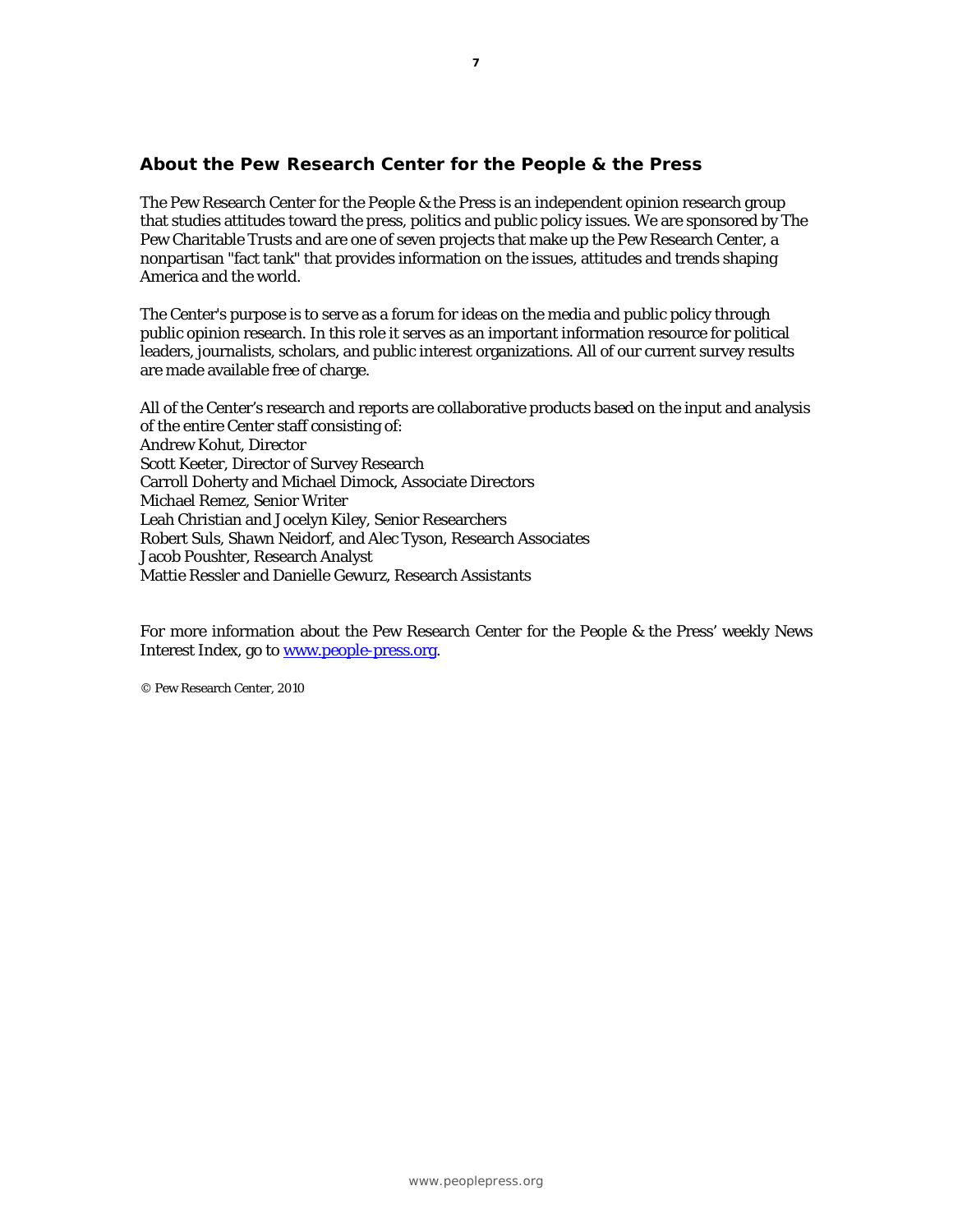#### **PEW RESEARCH CENTER NEWS INTEREST INDEX SEPTEMBER 9-12, 2010 OMNIBUS FINAL TOPLINE N=1001**

#### **ASK ALL:**

PEW.1 As I read a list of some stories covered by news organizations this past week, please tell me if you happened to follow each news story very closely, fairly closely, not too closely, or not at all closely. First, **[INSERT ITEM; RANDOMIZE ITEMS a THROUGH c FOLLOWED BY RANDOMIZED ITEMS d THROUGH f] [IF NECESSARY** "Did you follow **[ITEM]** very closely, fairly closely, not too closely or not at all closely?"**]**

|    |                                                                         | Very<br>closely | Fairly<br>closely | Not too<br>closely | Not at all<br>closely | (VOL.)<br>DK/Ref   |
|----|-------------------------------------------------------------------------|-----------------|-------------------|--------------------|-----------------------|--------------------|
| а. | The debate in Washington over competing                                 |                 |                   |                    |                       |                    |
|    | Democratic and Republican tax plans                                     |                 |                   |                    |                       |                    |
|    | September 9-12, 2010                                                    | 16              | 19                | 22                 | 42                    | 1                  |
|    | <b>TRENDS FOR COMPARISON:</b>                                           |                 |                   |                    |                       |                    |
|    | May 8-11, 2009: The debate in Washington                                |                 |                   |                    |                       |                    |
|    | over the federal budget                                                 | 22              | 28                | 19                 | 31                    | $\star$            |
|    | March 27-30, 2009: Debate over Barack                                   |                 |                   |                    |                       |                    |
|    | Obama's budget proposal                                                 | 28              | 34                | 18                 | 19                    | 1                  |
|    | February 27-March 2, 2009: Barack                                       |                 |                   |                    |                       |                    |
|    | Obama's budget proposal for next year that                              |                 |                   |                    |                       |                    |
|    | raises taxes on wealthy Americans and                                   |                 |                   |                    |                       |                    |
|    | increases spending on health care,                                      |                 |                   |                    |                       |                    |
|    | education and other programs                                            | 47              | 34                | 9                  | 10                    | $\star$            |
|    | February, 2002: Debate in Congress over                                 |                 |                   |                    |                       |                    |
|    | G.W. Bush's budget and tax cut plan                                     | 17              | 31                | 28                 | 23                    | 1                  |
|    | April, 2001                                                             | 24              | 38                | 20                 | 18                    | $^{\star}$         |
|    | February, 2001: G.W. Bush's tax cut plan                                | 31              | 35                | 19                 | 14                    | 1                  |
| b. | The major oil leak in the Gulf of Mexico                                |                 |                   |                    |                       |                    |
|    | September 9-12, 2010                                                    | 34              | 34                | 18                 | 13                    | 1                  |
|    | August 19-22, 2010                                                      | 41              | 34                | 15                 | 9                     | 1                  |
|    | August 12-15, 2010                                                      | 39              | 34                | 17                 | 9                     | 1                  |
|    | August 5-8, 2010                                                        | 42              | 36                | 12                 | 9                     | 1                  |
|    | July 29-August 1, 2010                                                  | 57              | 31                | 10                 | $\overline{2}$        | 0                  |
|    | July 22-25, 2010                                                        | 59              | 29                | 8                  | 3                     | $\star$<br>$\star$ |
|    | July 15-18, 2010                                                        | 50              | 32                | 10                 | $\overline{7}$        |                    |
|    | July 8-11, 2010                                                         | 43              | 40                | 10                 | 6                     | 1<br>$\star$       |
|    | July 1-5, 2010                                                          | 57              | 29                | 9                  | 5                     | $\star$            |
|    | June 24-27, 2010                                                        | 56              | 31                | 8                  | 5                     | $\star$            |
|    | June 17-20, 2010                                                        | 55              | 32                | 6                  | 6                     | $\star$            |
|    | June 10-13, 2010                                                        | 55              | 31                | 9<br>9             | 5                     | $\star$            |
|    | June 3-6, 2010                                                          | 57              | 27                |                    | 6                     | $\star$            |
|    | May 27-30, 2010                                                         | 55              | 26                | 11                 | 7                     |                    |
|    | May 20-23, 2010: An oil leak in the Gulf of                             |                 |                   |                    |                       |                    |
|    | Mexico threatening the coast of several                                 |                 |                   |                    |                       | $\star$            |
|    | states                                                                  | 47<br>58        | 35<br>29          | 11<br>9            | $\overline{7}$<br>4   |                    |
|    | May 13-16, 2010                                                         |                 |                   |                    | 10                    | $^\star$           |
|    | May 7-10, 2010                                                          | 46              | 33                | 11                 |                       |                    |
|    | April 30-May 3, 2010: Oil leaking into the                              |                 |                   |                    |                       |                    |
|    | ocean near the Louisiana coast after an off-<br>shore oil rig explosion | 44              | 35                | 11                 | 10                    | $\star$            |
|    | April 23-26, 2010: An explosion on an off-                              |                 |                   |                    |                       |                    |
|    | shore oil rig near the coast of Louisiana                               | 21              | 35                | 22                 | 23                    | $\star$            |
|    |                                                                         |                 |                   |                    |                       |                    |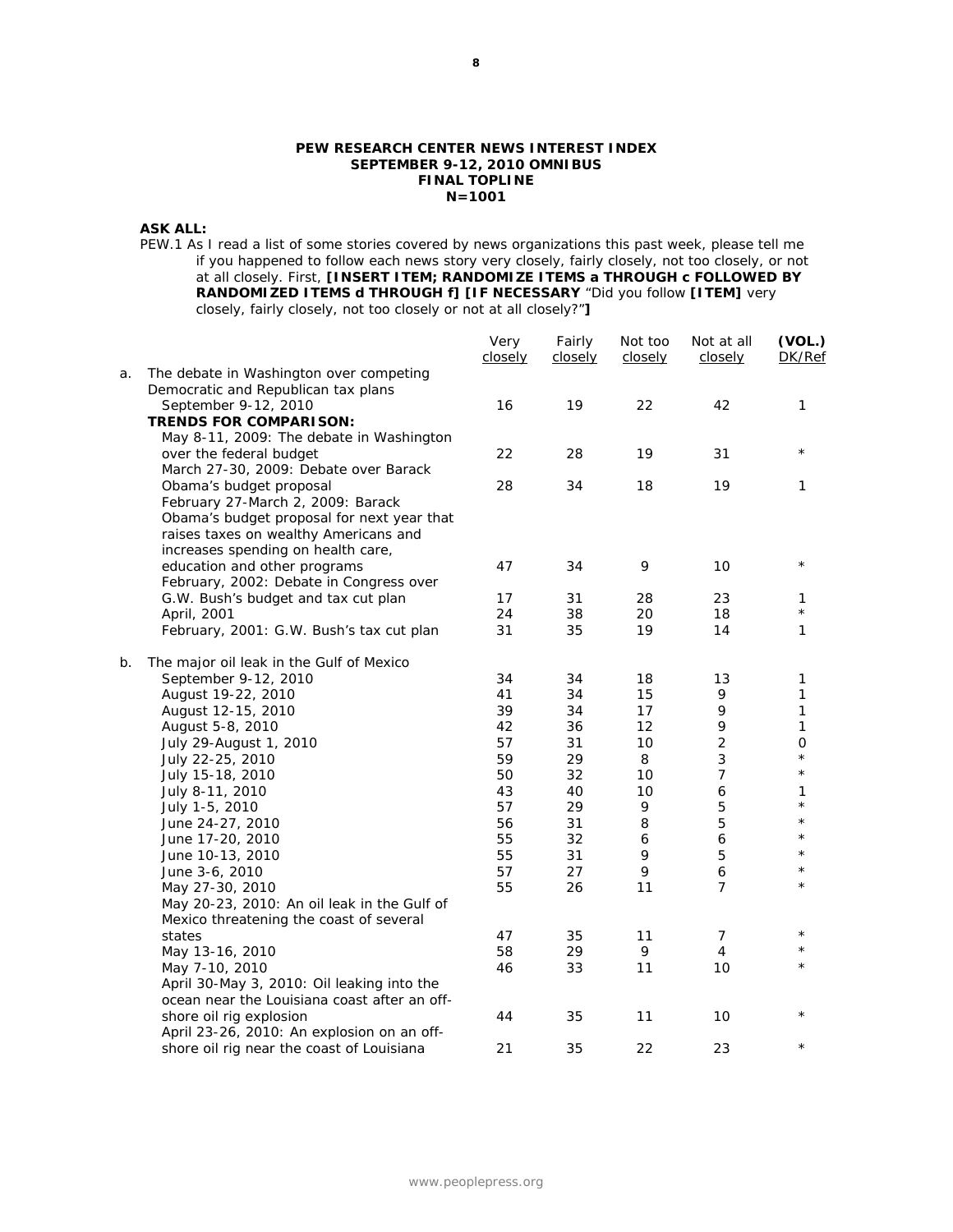|    |                                                                                                                                       | Very<br>closely | Fairly<br>closely | Not too<br>closely | Not at all<br>closely | (VOL.)<br>DK/Ref |
|----|---------------------------------------------------------------------------------------------------------------------------------------|-----------------|-------------------|--------------------|-----------------------|------------------|
|    | <b>TRENDS FOR COMPARISON:</b>                                                                                                         |                 |                   |                    |                       |                  |
|    | April 1-5, 2010: President Obama's proposal<br>to allow offshore oil and gas drilling<br>July 25-28, 2008: A major oil spill into the | 20              | 24                | 21                 | 33                    | 1                |
|    | Mississippi River<br>December 4-8, 2002: The large oil spill                                                                          | 14              | 19                | 25                 | 41                    | 1                |
|    | polluting the coast of Spain                                                                                                          | 15              | 29                | 28                 | 27                    | 1                |
|    | May 4-7, 1989: The Alaska oil spill                                                                                                   | 52              | 37                | 7                  | 4                     | $-$              |
|    |                                                                                                                                       |                 |                   |                    |                       |                  |
| C. | The ninth anniversary of the September 11 <sup>th</sup><br>terrorist attacks                                                          |                 |                   |                    |                       |                  |
|    | September 9-12, 2010                                                                                                                  | 33              | 29                | 19                 | 19                    | 1                |
|    | September 11-14, 2009: Eighth anniversary                                                                                             | 31              | 30                | 22                 | 17                    | 0                |
|    | September, 2006: Upcoming fifth                                                                                                       |                 |                   |                    |                       |                  |
|    | anniversary                                                                                                                           | 27              | 35                | 25                 | 12                    | 1                |
|    | September, 2002: Coverage of the                                                                                                      |                 |                   |                    |                       |                  |
|    | upcoming anniversary                                                                                                                  | 39              | 35                | 18                 | $\overline{7}$        | 1                |
|    |                                                                                                                                       |                 |                   |                    |                       |                  |
| d. | News about this year's congressional elections                                                                                        |                 |                   |                    |                       |                  |
|    | September 9-12, 2010                                                                                                                  | 22              | 23                | 21                 | 34                    | 1                |
|    | September 2-6, 2010                                                                                                                   | 26              | 24                | 23                 | 26                    | 1                |
|    | August 26-29, 2010                                                                                                                    | 20              | 27                | 23                 | 28                    | 1                |
|    | August 19-22, 2010                                                                                                                    | 19              | 23                | 24                 | 33                    | 1                |
|    | August 12-15, 2010                                                                                                                    | 20              | 22                | 19                 | 38                    | 1                |
|    | July 29-August 1, 2010                                                                                                                | 29              | 34                | 22                 | 14                    | $\star$          |
|    | July 15-18, 2010                                                                                                                      | 17              | 23                | 26                 | 33                    | 1                |
|    | June 10-13, 2010                                                                                                                      | 20              | 29                | 24                 | 27                    | 1<br>$\star$     |
|    | May 20-23, 2010                                                                                                                       | 23              | 25                | 24                 | 27                    | $^\star$         |
|    | April 23-26, 2010                                                                                                                     | 20              | 25                | 19                 | 35                    |                  |
|    | March 5-8, 2010                                                                                                                       | 25              | 27                | 21                 | 26                    | 1                |
|    | January 8-11, 2010<br><b>TRENDS FOR COMPARISON:</b>                                                                                   | 20              | 24                | 26                 | 29                    | 1                |
|    | October 24-27, 2008: News about                                                                                                       |                 |                   |                    |                       |                  |
|    | candidates for local and statewide elections                                                                                          | 20              | 35                | 24                 | 20                    | 1                |
|    | Early November, 2006: News about                                                                                                      |                 |                   |                    |                       |                  |
|    | candidates and election campaigns in your                                                                                             |                 |                   |                    |                       |                  |
|    | state and district                                                                                                                    | 27              | 37                | 18                 | 17                    | 1                |
|    | Late October, 2006 (RVs)                                                                                                              | 27              | 45                | 17                 | 11                    | $^\star$         |
|    | Early October, 2006                                                                                                                   | 21              | 38                | 25                 | 15                    | 1                |
|    | Early September, 2006                                                                                                                 | 16              | 32                | 28                 | 23                    | 1                |
|    | August, 2006                                                                                                                          | 20              | 29                | 28                 | 22                    | 1                |
|    | June, 2006                                                                                                                            | 18              | 30                | 29                 | 21                    | $\mathfrak{D}$   |
|    | May, 2006                                                                                                                             | 18              | 28                | 30                 | 23                    | 1                |
|    | Early November, 2002 (RVs)                                                                                                            | 27              | 46                | 18                 | 9                     | $^\star$         |
|    | Late October, 2002 (RVs)                                                                                                              | 28              | 34                | 24                 | 13                    | 1                |
|    | Early October, 2002 (RVs)                                                                                                             | 21              | 46                | 22                 | 10                    | 1                |
|    | Early September, 2002                                                                                                                 | 17              | 29                | 29                 | 24                    | 1                |
|    | Late October, 1998 (RVs)                                                                                                              | 26              | 45                | 20                 | 9                     | $^\star$         |
|    | Early October, 1998 (RVs)                                                                                                             | 21              | 43                | 24                 | 11                    | 1                |
|    | Early September, 1998                                                                                                                 | 17              | 32                | 28                 | 23                    | $^\star$         |
|    | Early August, 1998                                                                                                                    | 13              | 30                | 28                 | 23                    | 1                |
|    | June, 1998                                                                                                                            | 9               | 27                | 33                 | 30                    | 1                |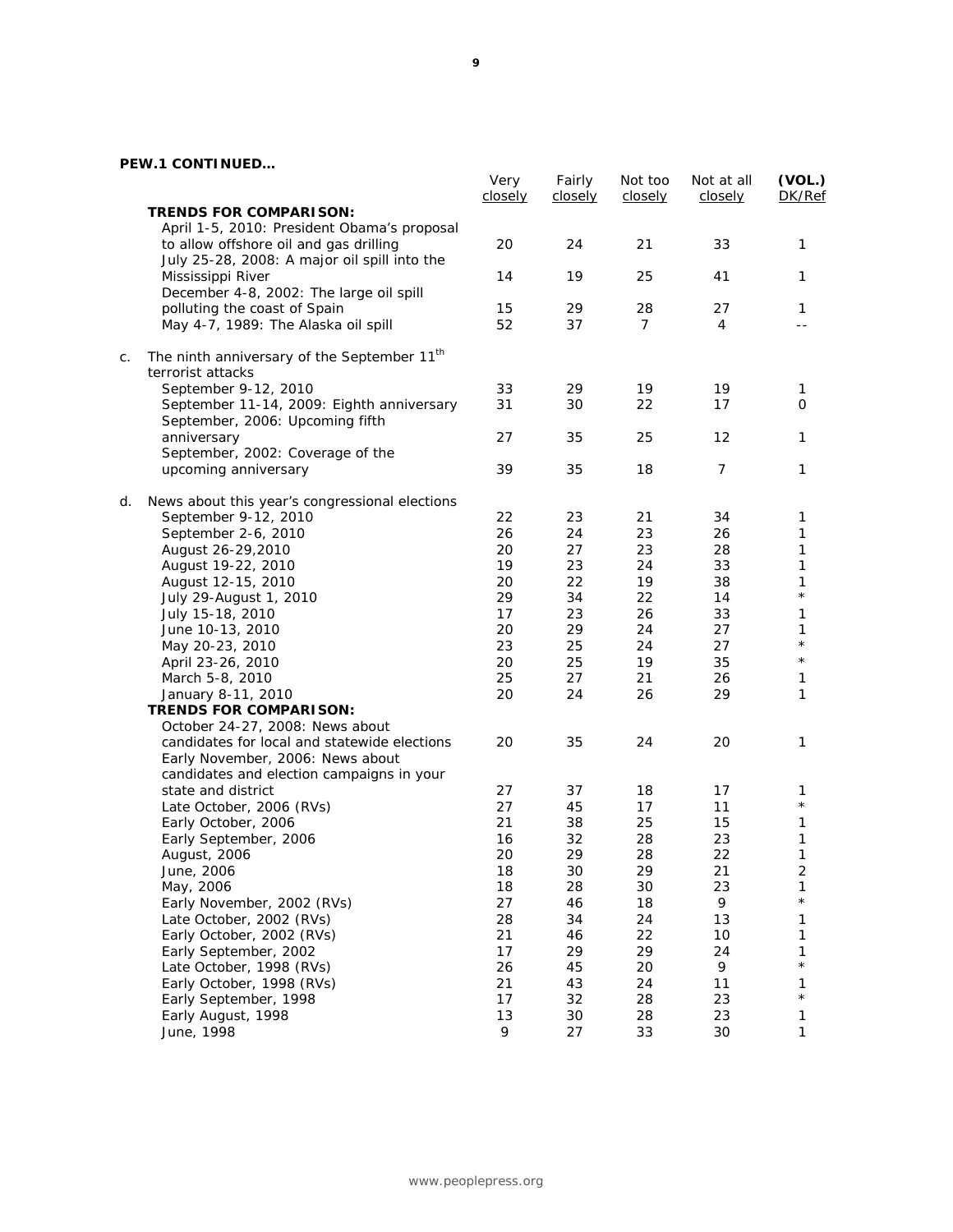**PEW.1 CONTINUED…** 

 $\overline{1}$ 

|    |                                                                                                                                                                                                           | Very<br>closely | Fairly<br>closely | Not too<br>closely | Not at all<br>closely | (VOL.)<br>DK/Ref      |
|----|-----------------------------------------------------------------------------------------------------------------------------------------------------------------------------------------------------------|-----------------|-------------------|--------------------|-----------------------|-----------------------|
|    | November, 1994<br>Late October, 1994                                                                                                                                                                      | 18<br>14        | 42<br>38          | 25<br>31           | 15<br>16              | $^\star$<br>1         |
|    | Early October, 1994                                                                                                                                                                                       | 23              | 34                | 23                 | 19                    | 1                     |
|    | September, 1994                                                                                                                                                                                           | 19              | 34                | 29                 | 18                    | $\star$               |
|    | November, 1990<br>October, 1990                                                                                                                                                                           | 38<br>18        | 34<br>32          | 17<br>28           | 11<br>22              | $\star$<br>$^{\star}$ |
| е. | Controversy over a Florida pastor's plan, later<br>cancelled, to burn copies of the Koran on<br>September 11th <sup>1</sup>                                                                               |                 |                   |                    |                       |                       |
|    | September 9-12, 2010                                                                                                                                                                                      | 33              | 25                | 15                 | 25                    | 1                     |
|    | <b>TREND FOR COMPARISON:</b><br>June, 2005: Newsweek's retraction of a<br>story about flushing the Koran down a toilet                                                                                    |                 |                   |                    |                       |                       |
|    | as part of prisoner interrogation                                                                                                                                                                         | 20              | 29                | 21                 | 29                    | 1                     |
| f. | The current situation and events in<br>Afghanistan                                                                                                                                                        |                 |                   |                    |                       |                       |
|    | September 9-12, 2010                                                                                                                                                                                      | 30              | 33                | 20                 | 17                    | $^\star$              |
|    | July 29-August 1, 2010                                                                                                                                                                                    | 34              | 35                | 22                 | 9                     |                       |
|    | July 15-18, 2010                                                                                                                                                                                          | 22              | 33                | 23                 | 22                    | $^\star$              |
|    | July 8-11, 2010                                                                                                                                                                                           | 23              | 32                | 24                 | 20                    | 1                     |
|    | July 1-5, 2010                                                                                                                                                                                            | 29              | 34                | 23                 | 14                    | 1                     |
|    | June 17-20, 2010                                                                                                                                                                                          | 21              | 30                | 27                 | 22                    | $\star$               |
|    | May 20-23, 2010                                                                                                                                                                                           | 22              | 33                | 25                 | 20                    | $^\star$              |
|    | April 9-12, 2010                                                                                                                                                                                          | 21              | 29                | 27                 | 22                    | 1                     |
|    | <b>TRENDS FOR COMPARISON:</b><br>June 24-27, 2010: General Stanley<br>McChrystal resigning as head of U.S. forces<br>in Afghanistan after being quoted criticizing<br>President Obama and his Afghanistan |                 |                   |                    |                       |                       |
|    | strategy<br>February 19-22, 2010: The U.S. military                                                                                                                                                       | 28              | 31                | 19                 | 21                    | 1                     |
|    | effort in Afghanistan<br>January 8-11, 2010: Suicide bombing that<br>killed seven Americans at a CIA base in                                                                                              | 24              | 36                | 21                 | 19                    | $^\star$              |
|    | Afghanistan<br>December 11-14, 2009: The U.S. military                                                                                                                                                    | 24              | 31                | 27                 | 17                    | 1                     |
|    | effort in Afghanistan<br>December 4-7, 2009: President Obama's<br>decision to send more U.S. troops to                                                                                                    | 35              | 33                | 18                 | 13                    | $\star$               |
|    | Afghanistan<br>November 20-23, 2009: The debate over                                                                                                                                                      | 43              | 33                | 14                 | 8                     | 1                     |
|    | whether to send more troops to Afghanistan                                                                                                                                                                | 29              | 31                | 17                 | 22                    | 1                     |
|    | November 13-16, 2009                                                                                                                                                                                      | 29              | 28                | 20                 | 22                    | 1                     |
|    | November 6-9, 2009: The U.S. military                                                                                                                                                                     |                 |                   |                    |                       |                       |
|    | effort in Afghanistan                                                                                                                                                                                     | 22              | 35                | 24                 | 18                    | $^\star$              |
|    | October 30-November 2, 2009                                                                                                                                                                               | 24              | 32                | 21                 | 22                    |                       |
|    | October 23-26, 2009                                                                                                                                                                                       | 32              | 29                | 21                 | 18                    | $\star$               |
|    | October 16-19, 2009                                                                                                                                                                                       | 25              | 31                | 20                 | 24                    | $^\star$              |
|    | October 9-12, 2009                                                                                                                                                                                        | 31              | 31                | 21                 | 17                    | 0                     |
|    |                                                                                                                                                                                                           |                 |                   |                    |                       |                       |

On the first night of the field period (September 9) the item was worded: "Plans by a Florida pastor to burn<br>copies of the Koran on September 11<sup>th</sup>".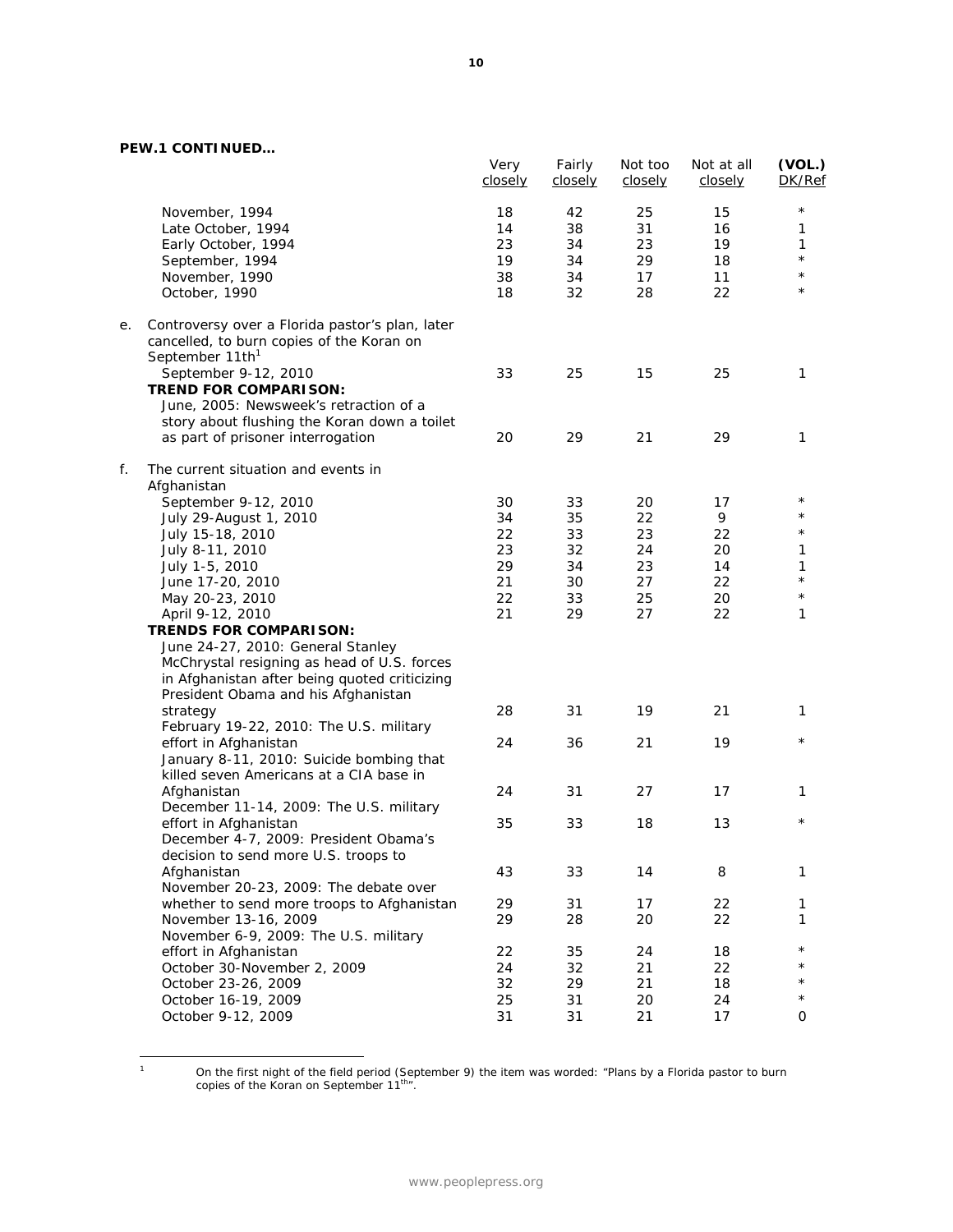#### **PEW.1 CONTINUED…**

|    |                 |                   |                    | (VOL.)<br>DK/Ref           |
|----|-----------------|-------------------|--------------------|----------------------------|
|    |                 |                   |                    |                            |
| 27 | 40              | 17                | 16                 | $^\star$                   |
|    |                 |                   |                    |                            |
| 26 | 33              | 25                | 16                 | $^\star$                   |
| 25 | 35              | 22                | 18                 | 1                          |
| 23 | 33              | 23                | 21                 | 0                          |
| 24 | 32              | 23                | 21                 | 1                          |
| 24 | 32              | 22                | 22                 | $^{\star}$                 |
|    |                 |                   |                    |                            |
|    |                 |                   |                    |                            |
| 27 | 29              | 24                | 19                 | 1                          |
|    |                 |                   |                    |                            |
| 26 | 34              | 24                | 16                 | $^\star$                   |
| 22 | 33              | 23                | 21                 | 1                          |
| 28 | 32              | 22                | 17                 | 1                          |
|    |                 |                   |                    |                            |
| 19 | 34              | 29                | 18                 | $^\star$                   |
| 21 | 34              | 25                | 19                 | 1                          |
| 18 | 27              | 32                | 23                 | $^\star$                   |
| 27 | 33              | 24                | 16                 | $^\star$                   |
| 19 | 28              | 29                | 23                 | 1                          |
| 19 | 28              | 32                | 21                 | $^\star$                   |
| 20 | 30              | 30                | 20                 | $\star$                    |
| 41 | 38              | 13                | $\overline{7}$     | 1                          |
|    |                 |                   |                    |                            |
| 38 | 32              | 20                | 9                  | 1                          |
| 39 | 39              | 13                | 8                  | 1                          |
| 45 | 37              | 12                | 5                  | 1                          |
| 47 | 39              | 8                 |                    | 1                          |
| 51 | 35              | 9                 | 4                  | 1                          |
| 44 | 38              | 12                | 5                  | 1                          |
| 49 | 36              | 11                | 3                  | 1                          |
| 45 | 36              | 12                | 6                  | 1                          |
| 51 | 35              | 10                | 3                  | 1                          |
|    | Very<br>closely | Fairly<br>closely | Not too<br>closely | Not at all<br>closely<br>5 |

#### **ASK ALL:**

PEW.2 Which ONE of the stories I just mentioned have you followed most closely, or is there another story you've been following MORE closely? [**DO NOT READ LIST. ACCEPT ONLY ONE RESPONSE.]** 

| 27  | The major oil leak in the Gulf of Mexico                                         |
|-----|----------------------------------------------------------------------------------|
|     | Controversy over a Florida pastor's plan, later cancelled, to burn copies of the |
|     | Koran on                                                                         |
| 17  | September 11th                                                                   |
| 1 O | The current offiction and overto in Afabonistan                                  |

- 10 The current situation and events in Afghanistan
- 9 The ninth anniversary of the September 11th terrorist attacks<br>8 News about this year's Congressional elections
- 
- 8 News about this year's Congressional elections<br>3 The debate in Washington over competing Dem 3 The debate in Washington over competing Democratic and Republican tax plans<br>13 Some other story (VOL.)
- Some other story (VOL.)
- 13 Don't know/Refused **(VOL.)**